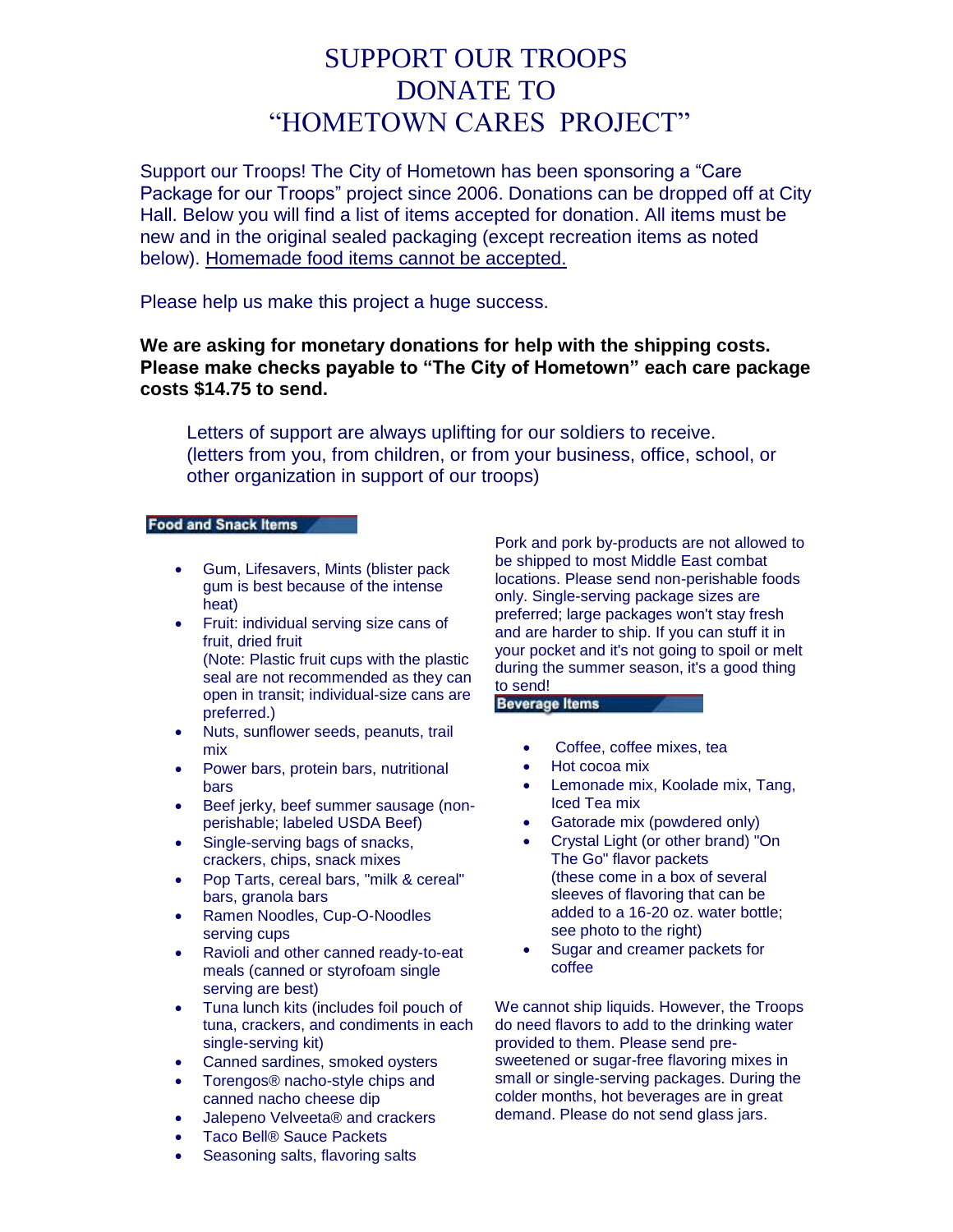#### **Clothing Items**

- Cotton socks
- Underwear and T-shirts

Military-green cotton boot socks (try military surplus stores)

> Color of underclothing and socks is not as important as 100% cotton. Send fingerless gloves and stocking caps during winter months only.

#### **Communication Items**

- Disposable cameras
- Envelopes, paper, pens
- Small pads of paper
- Notebooks (a size they can keep in a pocket and keep dry)
- Drawing pads (small)

#### Small, blank journals

If you are a school or other organization collecting items where children under the age of 18 are involved, please do not encourage donations of tobacco items.

#### **Personal Care Items**

- Sunblock
- Throat Lozenges
- Gum, Lifesavers, Mints
- Eye Drops (to relieve dry eye, not redness)
- Blistex, Chapstick, Carmex (in sticktubes rather than tubs)

Lip balm is in high demand in desert areas. The lipstick-style tubes that you apply directly to your lips are preferred over the "tub" style. Eyedrops are to relieve dry eyes; please avoid sending eyedrops designed to remove redness as those will increase dryness and iritation caused by sand and storms in a desert climate.

Current magazines are also nice to include in each package. Paperback books can also be donated.

#### **Recreational Items**

- Hacky Sacks, Tennis Balls
- Deck of cards
- Hand-held games
- Gameboy Advance games
- Movie DVDs (new or used; original only)
- Music CDs (new or used; original only)
- Portable DVD Players

#### **Body Wipes & Hand Sanitizers**

- Baby wipes for personal hygiene (alcohol-free)
- Liquid body wash (no pump-style dispensers)
- Liquid hand sanitizers (no pump-style dispensers)
- Disposable hand sanitizing wipes

When the Marines are out in the field, facilities for showering and taking care of personal hygeine are infrequent and in many locations non-existant. Portable-sized packages of non-alcholol based baby wipes are in high demand for these Marines.

Footcare is critical and the demand for quality products is very high. Be sure that all items are in the original, sealed packages

#### **Foot Care Items**

- . Cotton socks, black, green, or white
- Boot liners/insoles
- Odor eaters for boots
- Lotrimin AF or Tinactin for athletes foot (tubes of ointment or cream, or the
	- bottle of drops; please do not send the aerosol spray type)
- Medicated Foot Powder, Medicated Foot Swabs Moleskin (for pads on sore feet, you'll find it with Dr. Scholls type things at WalMart or drug stores

Please purchase small or travel-size items for personal care. We try to send a new toothbrush in every package, so the demand is very high for toothbrushes. Toothpaste tubes get messy; the plastic "bottles" of toothpaste stand up better to the conditions of combat zones. The new "Brush Ups" are very popular and useful for the Marines.

ShaveMan™ Battery Powered Shaver